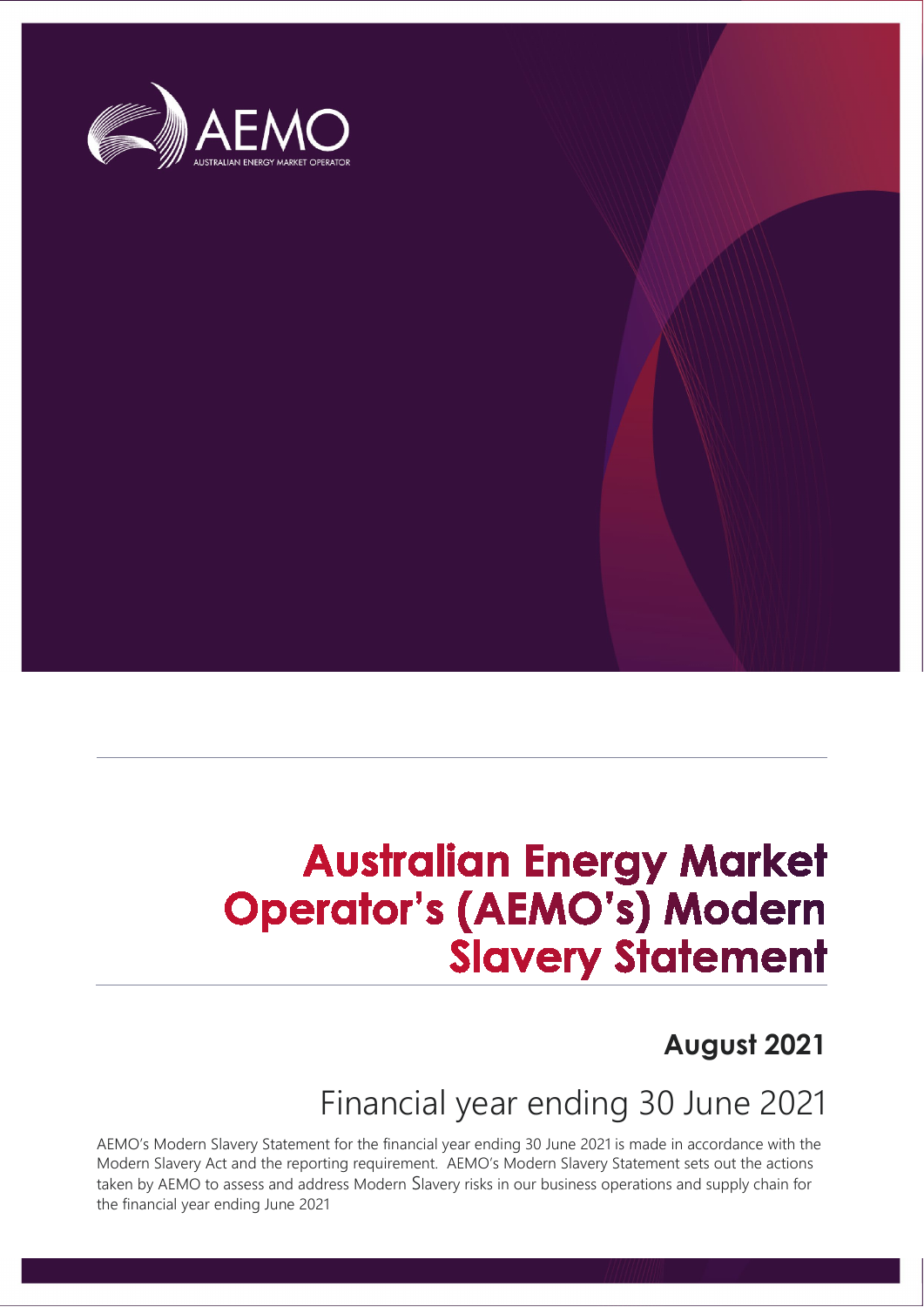

## **Contents**

| 1.  | <b>OUR STRUCTURE, OPERATIONS &amp; SUPPLY CHAIN</b> | $\mathbf{3}$            |
|-----|-----------------------------------------------------|-------------------------|
| 2.  | <b>OUR APPROACH AND PROGRESS</b>                    | $\overline{\mathbf{4}}$ |
| 3.  | <b>POLICIES AND GOVERNANCE</b>                      | 5                       |
| 4.  | <b>RISK ASSESSMENT &amp; MITIGATION</b>             | $\overline{\mathbf{z}}$ |
| 5.  | <b>SUPPLIER DUE DILIGENCE</b>                       | 7                       |
| 6.  | <b>MEASURING EFFECTIVNESS</b>                       | 8                       |
| 7.  | <b>STAKEHOLDER ENGAGEMENT &amp; COLLABORATION</b>   | 8                       |
| 8.  | <b>LOOKING FORWARD</b>                              | 9                       |
| 9.  | <b>GLOSSARY</b>                                     | 10                      |
| 10. | <b>VERSION CONTROL</b>                              | 10                      |

## This statement was approved by the Board of AEMO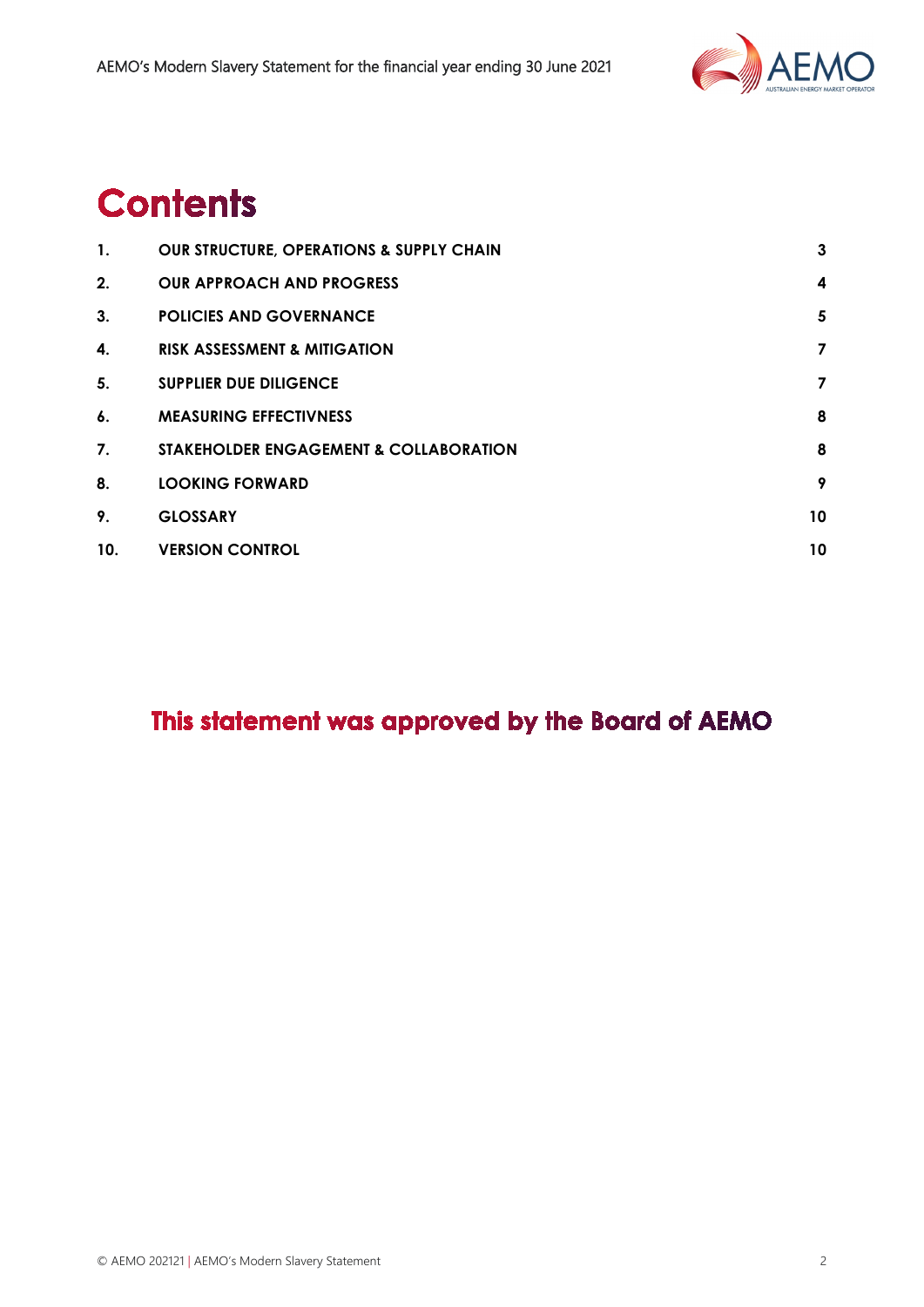

#### <span id="page-2-0"></span>**OUR STRUCTURE, OPERATIONS & SUPPLY CHAIN** 1.

## AEMO's Structure:

Australian Energy Market Operator Limited (ABN 94 072 010 327) (AEMO) is a not-for-profit public company limited by guarantee and incorporated under the *Corporations Act 2001* (Cth). Established on 1 July 2009, AEMO is led by a board of nine Non-Executive Directors and the Managing Director and Chief Executive Officer. AEMO has approximately 1,000 employees.

AEMO's membership comprises two types of members: government and industry. Our members comprise the Commonwealth of Australia and the Queensland, New South Wales, Victorian, South Australian, Tasmanian, Western Australian and Australian Capital Territory governments. Our industry members are drawn from electricity and gas generation, transmission, distribution, retail, and resources businesses across Australia. For more information about our members, visit the **Our members** page on our website.

## AEMO's Operations:

AEMO is responsible for operating and managing electricity and gas markets and systems across Australia, helping to ensure Australians have access to affordable, secure, and reliable energy and to shape a better energy future for all Australians.

AEMO is the independent electricity and natural gas system planner and system and market operator for the National Electricity Market (NEM), the Victorian Declared Shared Network (DSN), the Victorian Gas Declared Transmission System (DTS), the Declared Wholesale Gas Market (DWGM), Short Term Trading Markets (STTM), the Gas Supply Hub (GSH), Gas Bulletin Boards (GBB) and the Western Australian Wholesale Electricity Market (WEM).

Our functions are prescribed in the national electricity and gas laws, with the national electricity and gas rules and other legislative instruments providing the regulatory framework, procedures and processes for the electricity and gas markets in which we operate. Our responsibilities include the forecasting and planning of a reliable and secure power system, the forecast requirements for a reliable gas supply, the day-to-day operations to maintain secure power and gas systems, plus competitive wholesale markets, and the effective operation of retail electricity and gas markets. AEMO's operating environments are complex and diverse which creates a higher level of inherent compliance risk. AEMO is required to comply with approximately 4,500 regulatory obligations. In addition, we are also the planner for the Victorian Declared Shared Network (DSN). However, this is not part of our role as a system or market operator.

## AEMO's Mission, Vision and Value:

Our Mission is the design and operation of a sustainable energy system that provides affordable, safe, and reliable energy for all Australians.

Our Vision is to be a world-leading energy system planner and market operator.

Our Mission and Vision reflect our commitment to deliver value to consumers and industry in a time of unprecedented change in the Australian energy environment. The energy industry in Australia is undergoing rapid and transformational change faster than in almost all other developed economies, and in a physical and operating environment that poses greater technical and design challenges. AEMO is committed to leading and converting these challenges into sustained advantages for energy consumers.

To achieve our mission and vision, our cultural values guide our behaviour and associated ways of working: Inclusive; Integrity; Empowered; and Excellence, all embedded in our organisation to match our purpose and resolve. For more information about our operations and our Corporate Plan, visit: AEMO's [Corporate website.](https://aemo.com.au/about)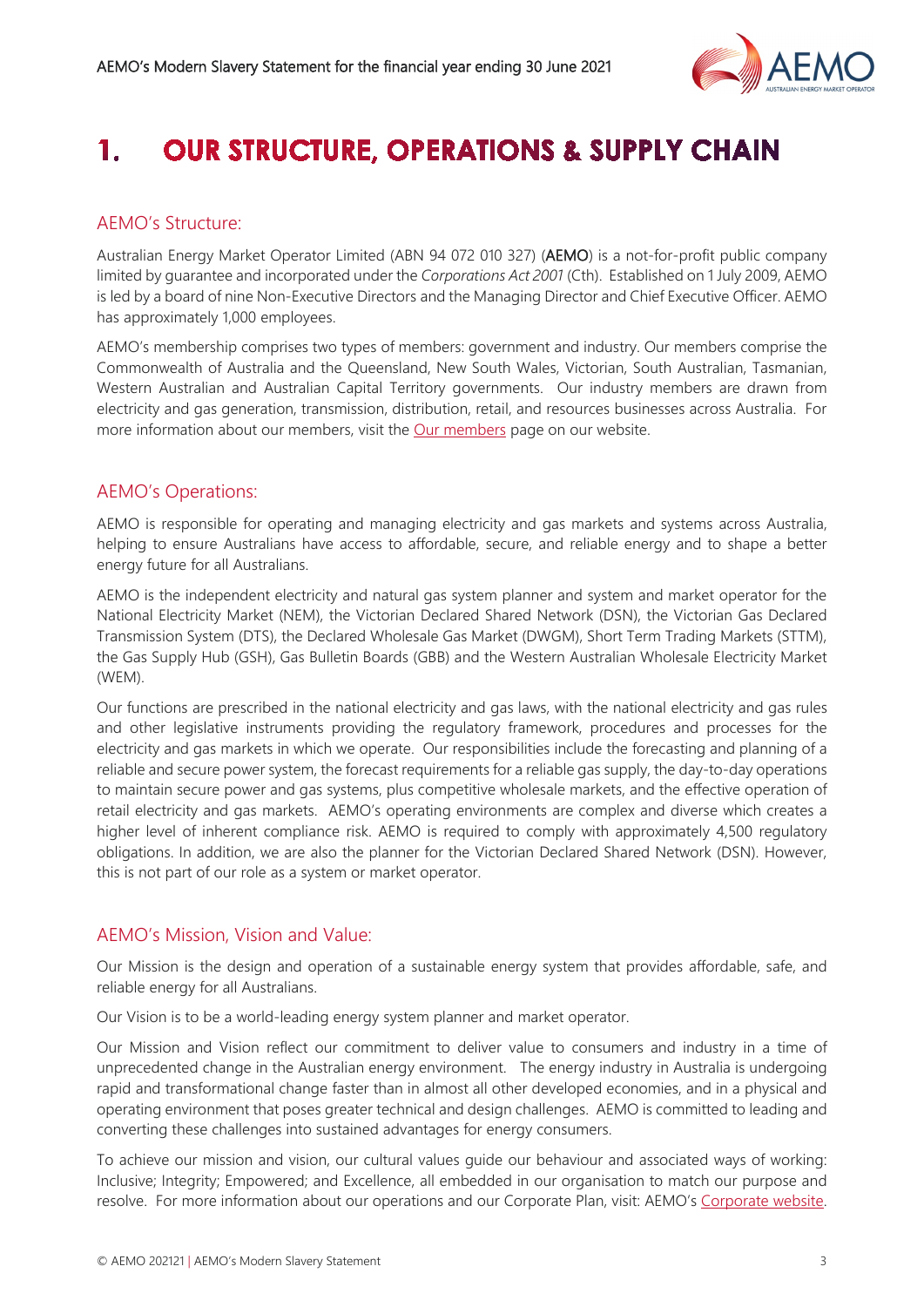

## AEMO's Supply Chain:

Responsibilities for AEMO's Supply Chain is split into two separate and distinct procurement teams:

### Group Procurement

The Group Procurement team is responsible for creating and managing AEMO's purchasing policy, sourcing and contract management frameworks, plus all associated tools that support AEMO's purchases. Group Procurement centrally support procurement for the professional and corporate services categories, as well as technology and operational procurement that are decentralised activities. While we recognise there is a risk that Modern Slavery may occur in our organisation, via our extended supply chain, our risk assessment reveals it to be a rare occurrence given the control structures we have in place. However, due to the potential reputational risk associated with modern slavery, the consequence is rated as moderate. As such, a rare likelihood with a moderate consequence, determines a residual risk rating of Medium.

## Network Grid and Management Services Acquisition

The Network Grid and Management Services Acquisition team is responsible for administering the tender process and negotiating and awarding contracts for major transmission networks and non-market ancillary services projects. The team negotiates new agreements for the connection of new generators and users and is also responsible for revising existing agreements for shared transmission services on the Victorian electricity transmission Declared Shared Network (DSN).

AEMO has rated the Network Grid and Management Services Acquisition function as a low Modern Slavery risk due to the nature of the services used. In this area, our suppliers are large businesses that maintain their own Modern Slavery compliance functions. Coupled with AEMO's geographical location and strong governance function, the team's actions below accommodate the low risk.

#### <span id="page-3-0"></span>**OUR APPROACH AND PROGRESS**  $2.$

This is AEMO's second Modern Slavery Statement and describes the actions taken during the financial year ending 30 June 2021 to strengthen our approach, policies, and procedures, in line with the requirements of the *Modern Slavery Act 2018*. It outlines our continued and ongoing efforts to broaden the scope of our existing operation and supply chain programs; detect the risk of Modern Slavery across our business and supply chain; and ensure we have in place ever evolving and appropriate responses to those risks.

As part of our broader operations and supply chain programs, we continue to develop our approach and focus on preventing and addressing Modern Slavery related risk, consistent with our guiding corporate values and behaviour. The ways by which we act to meet these values are described in greater detail on AEMO's Corporate [website.](https://aemo.com.au/about)

Over the past 12 months, we have implemented a wide range of initiatives to support AEMO's contribution towards reducing the risk of Modern Slavery.

## KEY ACTIONS DELIVERED IN 2020/21

We have continued to build our understanding of Modern Slavery through the establishment of a working group consisting of AEMO functional leads. To identify and address potential risks of Modern Slavery practices occurring in our operations and supply chains, AEMO's Modern Slavery roadmap, is continuously reviewed and updated.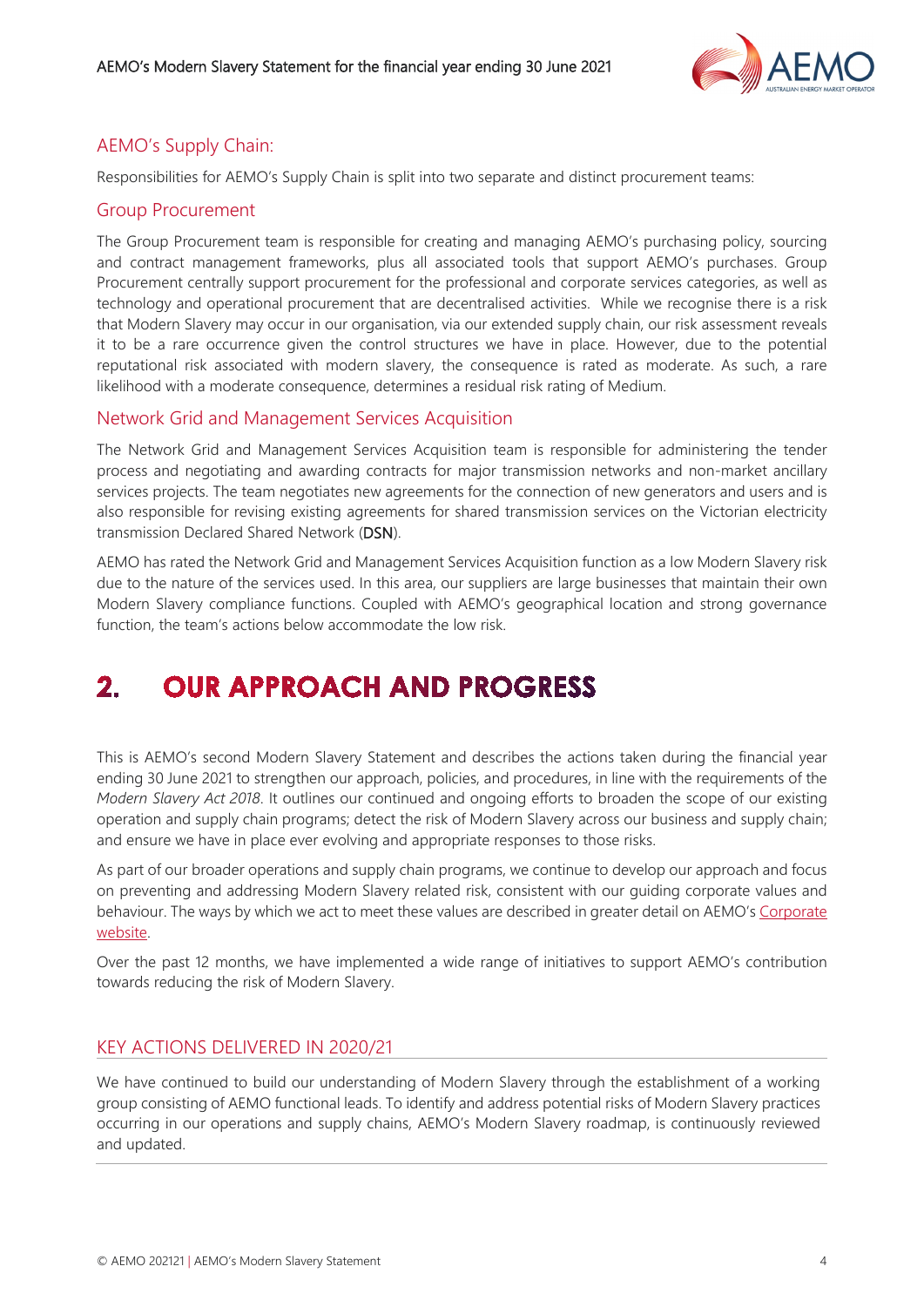

We have begun using a guided buying tool and a set of supplier pre-qualification questions that include requirements for our suppliers to comply with the *Modern Slavery Act 2018*.

Our supplier selection and on-boarding processes have been further developed to perform due diligence on high-risk spend category suppliers. This assists AEMO to determine if they have appropriate control procedures in place to mitigate Modern Slavery risk, as appropriate for their business.

AEMO's Purchasing Policy and associated Procedures have been updated and now require all suppliers who participate in a formal selection process to adhere to the statutory obligations under current Occupational Health and Safety, Environment Management, Employment and Equality Legislation and Modern Slavery.

We have worked with Border Force to develop Modern Slavery awareness training. The aim of this training is to raise and ensure awareness of the risks AEMO faces in its operations and supply chains. To date, training has been completed by all Supply Chain staff, in addition to those involved in purchasing several high-risk categories.

A Modern Slavery Policy which was approved by the AEMO Board on 04 February 2021.

We have begun collaborating with other organisations to share knowledge, discuss approaches, and build on learnings. This will enable us to work better together to address Modern Slavery risks.

Our People and Culture team has established exception reporting to compare data held in Payroll and HR systems, against pay scales, to identify any errors in employees' pay rates.

We redrafted AEMO's Code of Conduct, outlining reporting obligations and avenues to report any conduct or behaviour that is not aligned with AEMO's values. Accordingly, mandatory Code of Conduct training was developed and rolled out to all employees.

Our Human Resources team established automated reminders to relevant managers and human resource representatives, of upcoming employee visa end dates.

#### <span id="page-4-0"></span> $3<sub>1</sub>$ **POLICIES AND GOVERNANCE**

AEMO has a robust [corporate governance framework](https://aemo.com.au/about/corporate-governance) in place, with the Board overseeing our broader human rights program through the Risk and Audit Committee. Underpinning this framework are AEMO's suite of policies, several of which are relevant to Modern Slavery.

We know that setting clear expectations is particularly important. Summarised below are our policies, which collectively set the standards we require, encompassing the prevention of Modern Slavery in the workplace and in our supply chains. Our policies are supported by our risk and compliance management systems (policies and frameworks), that outline what we do and how we should do it. We regularly monitor our risks and compliance with our obligations and policies, and report on progress to our Risk and Audit Committee.

#### KEY DOCUMENTS

| Document                        | Scope    | Relevance to Modern Slavery                                                                                            |
|---------------------------------|----------|------------------------------------------------------------------------------------------------------------------------|
| Modern<br><b>Slavery Policy</b> | AII AFMO | This policy establishes the framework for managing Modern<br>Slavery risks and affirms our commitment to contribute to |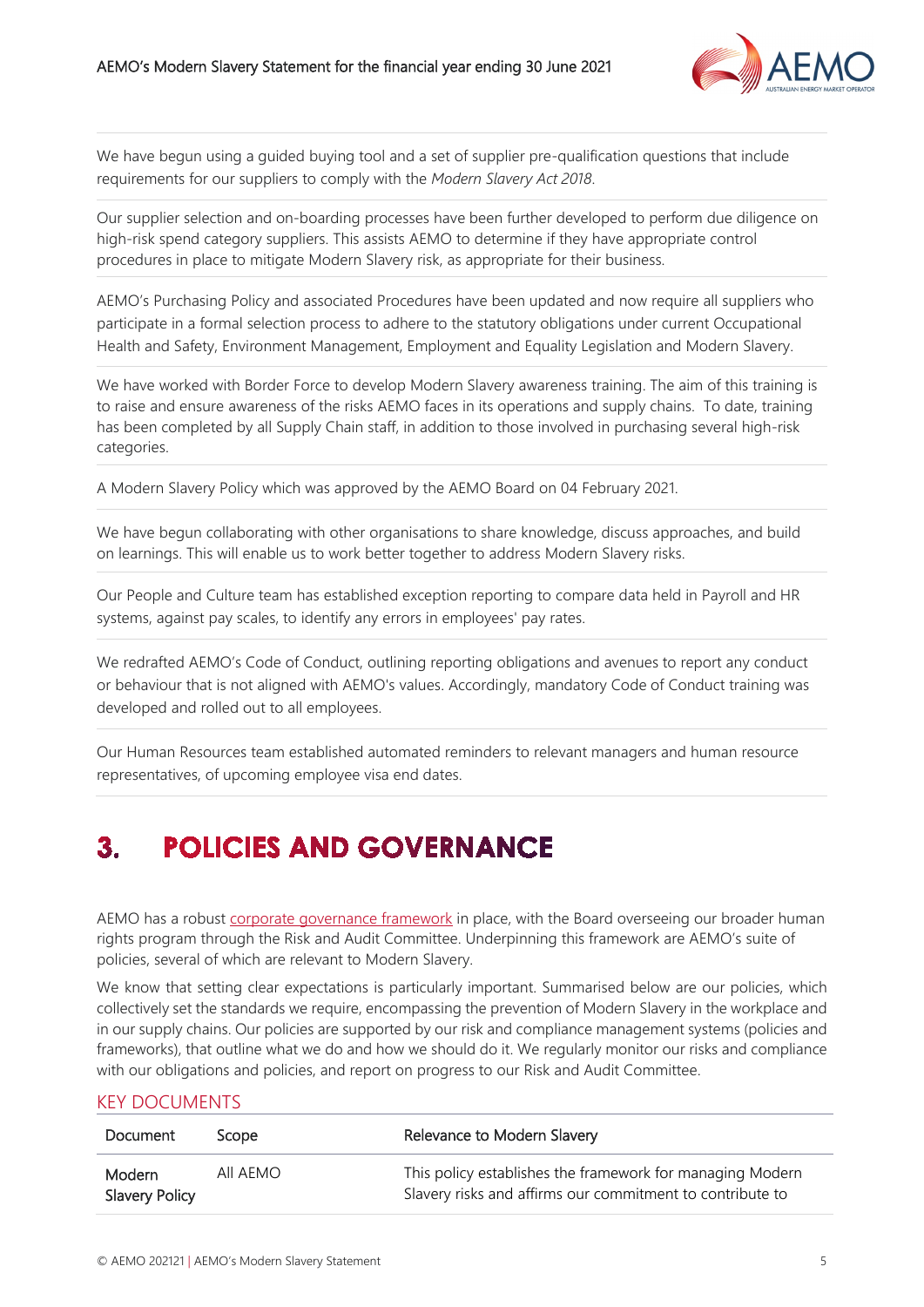

| Document                                                                          | Scope    | Relevance to Modern Slavery                                                                                                                                                                                                                                                                                                          |  |
|-----------------------------------------------------------------------------------|----------|--------------------------------------------------------------------------------------------------------------------------------------------------------------------------------------------------------------------------------------------------------------------------------------------------------------------------------------|--|
|                                                                                   |          | ending all forms of Modern Slavery, both in Australia and<br>overseas. It outlines our approach to reduce the risk of Modern<br>Slavery practices within our supply chains and operations. This<br>Policy also supports the intent of international conventions,<br>treaties, and protocols relevant to the Modern Slavery Act 2018. |  |
| All AEMO<br>Bullying,<br>Discrimination<br>& Harassment<br>Policy &<br>Procedures |          | These preventative policies and procedures outline AEMO's<br>responsibilities in line with national legislation, detailing<br>appropriate remedial actions for breaches.                                                                                                                                                             |  |
| Code of<br>Conduct<br>Policy                                                      | All AEMO | The Code of Conduct is applied to a range of AEMO Policies<br>and Procedures, in accordance with relevant State and<br>Commonwealth laws. AEMO extends the policy to laws and<br>customs beyond Australian boarders, when undertaking<br>business in host countries.                                                                 |  |
| All AEMO<br>Remuneration<br>& Benefits<br>Policy &<br>2018).<br>Guidelines        |          | The Policy and Guidelines outline the appropriate<br>remuneration frameworks that govern employee conditions (to<br>be read in conjunction with the AEMO Enterprise Agreement                                                                                                                                                        |  |
| <b>AEMO</b><br>Enterprise<br>Agreement                                            | All AEMO | As the AEMO Enterprise Agreement is voted and agreed upon<br>by all staff, it provides protection for all employees. It sets out<br>wage guarantees and employment conditions in line with<br>national employment standards.                                                                                                         |  |
| Recruitment<br>& Selection<br>Policy &<br>Procedure                               | All AEMO | The Policy and Procedures outline the sourcing processes and<br>expectations of AEMO management throughout the<br>recruitment process. This ensures anti-discrimination policies<br>are adhered to and allows new employees to be contracted,<br>employed, and onboarded within the appropriate governance<br>frameworks.            |  |
| Grievance<br>Resolution<br>Policy                                                 | All AEMO | This is a broad ranging Policy, outlining AEMO's responsibilities<br>and commitment to adequately resolve workplace grievances<br>and disputes in the interests of all concerned.                                                                                                                                                    |  |
| Diversity &<br>Inclusion<br>Policy                                                | All AEMO | This policy outlines AEMO's commitment to a diverse and<br>inclusive workplace and culture, where all employees are<br>treated equally.                                                                                                                                                                                              |  |
| Procurement<br>Policy                                                             | All AEMO | AEMO's procurement policy provides guidance to employees<br>and contractors involved in purchasing activities. This ensures<br>Modern Slavery risks are mitigated in a way that is simple,<br>transparent and efficient.                                                                                                             |  |
| <b>Risk</b><br>Management<br>Policy                                               | All AEMO | The Policy provides direction to all staff to mitigate risk and<br>support the achievement of AEMO's strategic and operational<br>objectives. In particular, the Policy provides guidance to AEMO<br>staff involved in purchasing. It covers the way we identify,                                                                    |  |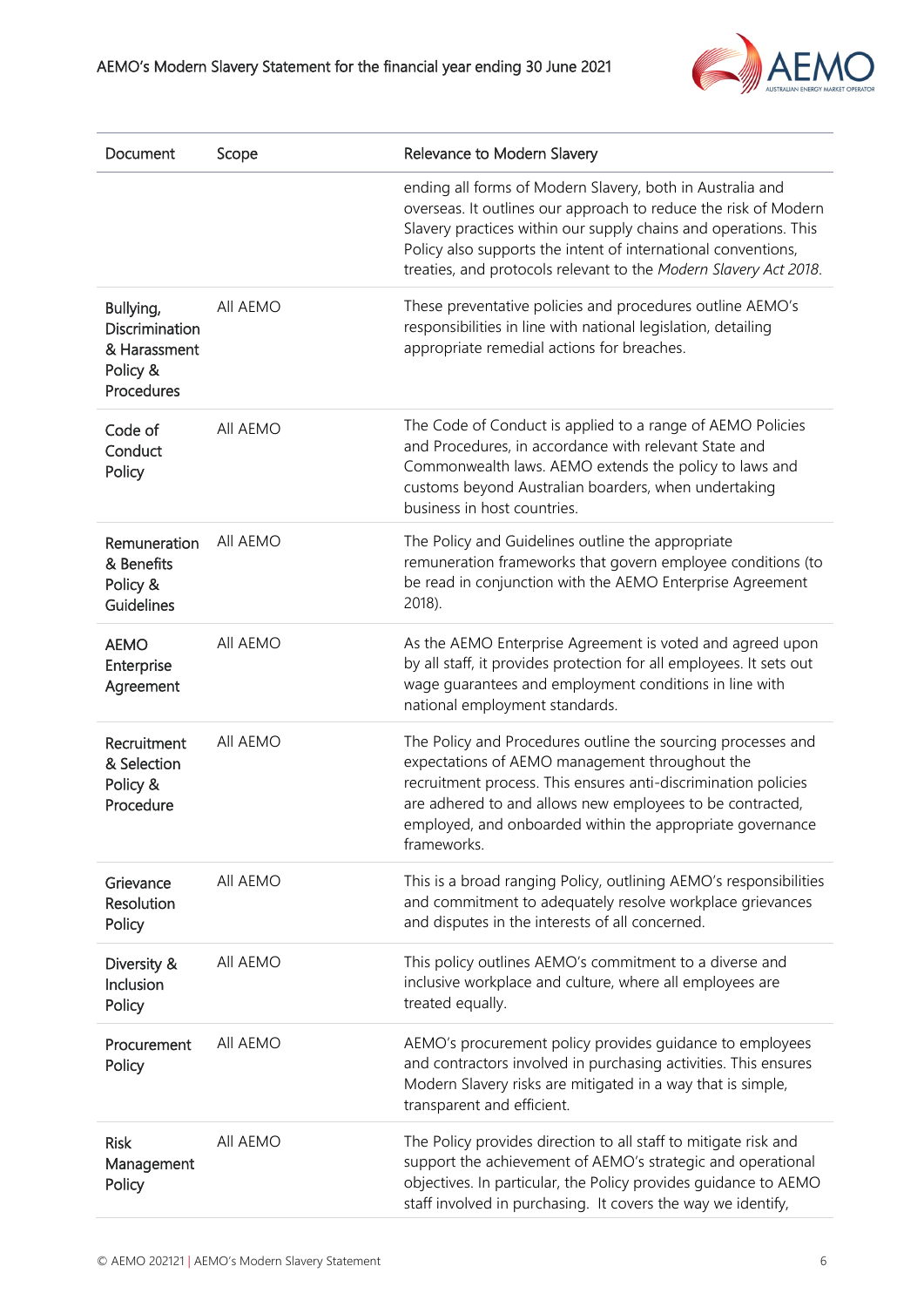

| Document                                           | Scope                                   | Relevance to Modern Slavery                                                                                                                                                                                                                                        |
|----------------------------------------------------|-----------------------------------------|--------------------------------------------------------------------------------------------------------------------------------------------------------------------------------------------------------------------------------------------------------------------|
|                                                    |                                         | assess, manage, and mitigate risks, using the most cost-<br>effective controls within our operating environment and area<br>of influence with external stakeholders                                                                                                |
| Whistleblower<br>Policy                            | All AEMO, Contractors &<br>Stakeholders | The Policy states that misconduct can be reported without fear<br>of reprisal. Misconduct includes practices that could be a direct<br>non-compliance of the requirements under the Modern Slavery<br>Act 2018.                                                    |
| WHSE & HR<br>Contractor<br>Management<br>Procedure | All AEMO                                | The WHS and HR Contractor Management Procedure assists<br>AEMO meeting its legal and workplace health and safety<br>obligations. It covers both the Workplace Health and Safety<br>and Human Resources aspects of the engagement and<br>management of contractors. |

AEMO's [Corporate website](https://aemo.com.au/about/corporate-governance) contains more detail on our approach to corporate governance. We continue to articulate our expectations to suppliers through our Policies, Codes, Procedures and Guidelines.

#### <span id="page-6-0"></span>**RISK ASSESSMENT & MITIGATION** 4.

Our management of Modern Slavery risk across our operations and supply chains, falls within our broader approach to human rights risk, which is assessed and managed consistently with our established enterprisewide risk policy and framework (aligned to ISO31000: 2018 – Risk Management). AEMO's Risk and Audit Committee is responsible for providing oversight on behalf of the Board. Further information relating to the risk management framework can be found in the Governance section of AEMO's [Corporate website.](https://aemo.com.au/about/corporate-governance/governance-processes-and-policies)

While we recognise that Modern Slavery risks may occur in our organisation and extended supply chain, we know that the level of risk is influenced by factors such as vulnerable populations, product and service categories, industry, and geographic locations. Accordingly, we have tailored our risk processes to ensure that we are focusing our efforts on those areas that may present an elevated exposure risk. Those within the categories of labour, property, and corporate services, may present an elevated risk of Modern Slavery.

Risks at AEMO are reviewed every quarter at a minimum at the department level and every six months at the corporate level. Key risks (both strategic and operational) are reported to the Risk and Audit Committee, with additional reporting to the People and Remuneration Committee on WHSE and other people related risks. Our risk management and reporting processes have been updated to ensure Modern Slavery related risks are reported to the Executive Leadership Team (ELT) and Board Committees.

#### <span id="page-6-1"></span>**SUPPLIER DUE DILIGENCE** 5.

AEMO takes a proactive approach to identify and minimise/mitigate any Modern Slavery risk within our supply chain. Our risk-based due diligence process has been constructed with reference to the United Nations 'Protect, Respect and Remedy' framework, that underpins the United Nations 'Guiding Principles on Business and Human Rights'. References to the United Nations forms part of our broader risk and compliance program that is designed to identify and assess a range of potential risks in the supply chain, including human rights.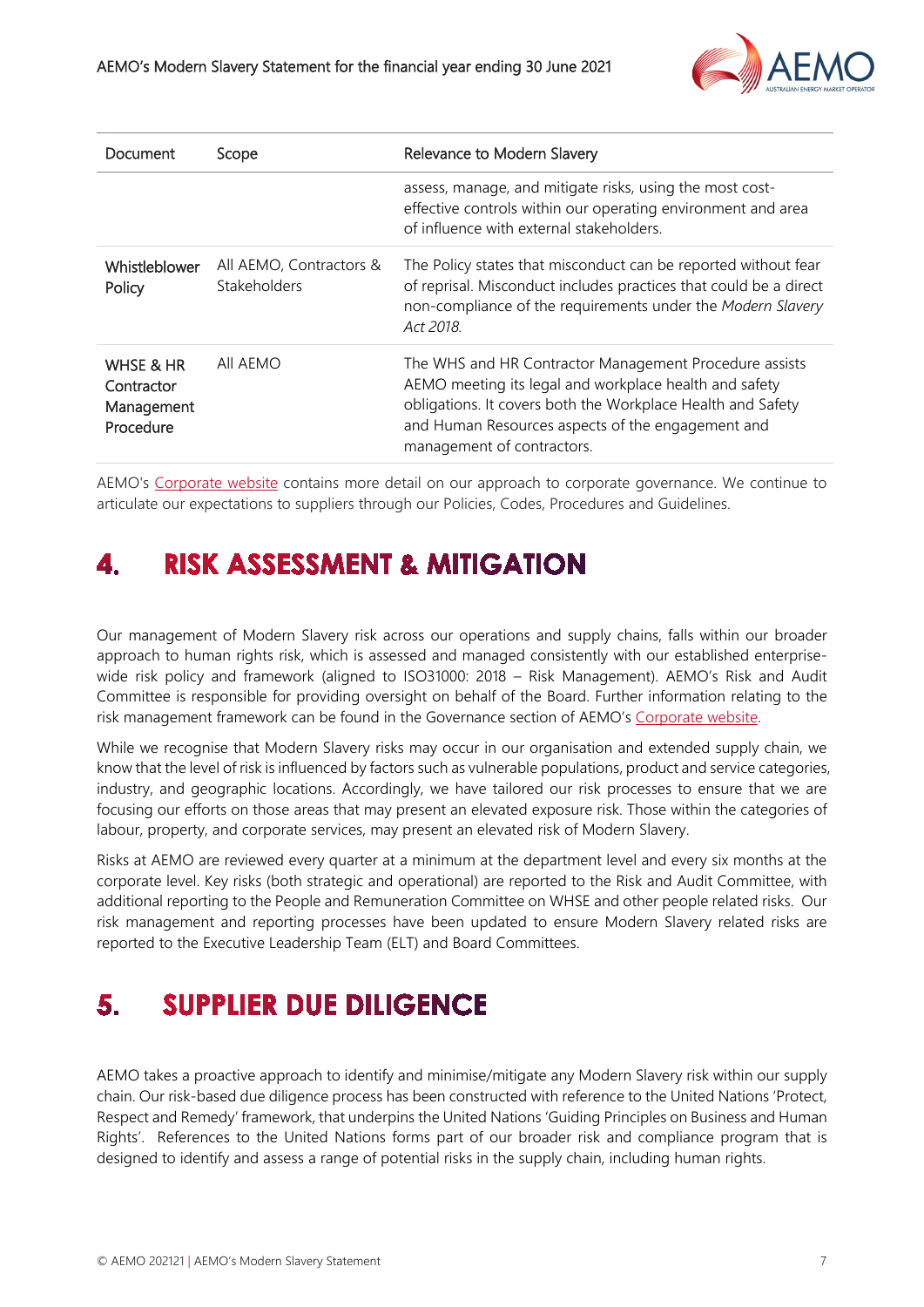

### Due Diligence:

We have developed a process where all new and renewing suppliers, are subject to a review process prior to onboarding or contract award. Suppliers are now requested to answer a brief prequalification questionnaire that is administered in the procurement contract management system. This process helps us to identify potential areas of risk, and if evaluated above a medium residual risk rating, the supplier is referred to our Risk and Legal team for further due diligence checks. This may include requiring the supplier to attest and/or demonstrate their compliance with requirements under the *Modern Slavery Act 2018*.

### Supply Chain Assurance:

AEMO procures a large range of goods from a broad range of industries, both domestic and international. We acknowledge that Modern Slavery may occur in our global supply chain.

When undertaking due diligence of our tier one suppliers, there have been some instances where we have identified potential Modern Slavery risk categories relating to second and third-tier suppliers. Whilst our current Modern Slavery Roadmap focuses on due diligence of our first-tier suppliers, when these instances are identified we proactively work with our tier one suppliers to support the implementation of appropriate remediation in the extended supply chain.

### Grievance and Remediation Processes:

AEMO is committed to the protection and respect of human rights across our operations and supply chain. Should we identify impacts caused by, or contributed to, or be directly linked to, we will seek to address this in line with the guidance provided under the United Nations Guiding Principles.

We have established reporting procedures and mechanisms where employees and third parties can report any concerns regarding unethical or illegal conduct, including Modern Slavery concerns. Employees and third parties can report to their manager, or if they wish to remain anonymous, report through our independently operated Whistleblower hotline. Where issues are investigated and substantiated, we take appropriate action. Further information regarding the investigation process is available in the Whistleblower Policy, and on our Corporate website.

#### <span id="page-7-0"></span>**MEASURING EFFECTIVNESS** 6.

While there is extensive work being undertaken at a global level to understand and value respect for human rights, there are currently no fundamental units of measurement or international standards for measuring human rights impact. This is a complex issue that presents a challenge to provide credible measurements as to their effectiveness in addressing Modern Slavery risk.

AEMO works diligently to identify any new and emerging risks and then mitigate those risks through actions guided by our policies and procedures. These risks and their associated mitigation plans are reviewed at least annually to ensure effectiveness. To ensure compliance with the *Modern Slavery Act 2018*, should we identify a supplier that may have a potential breach scenario, we would review the effectiveness of our purchasing procedures and address any shortfalls with the supplier's contractual obligations.

#### <span id="page-7-1"></span>**STAKEHOLDER ENGAGEMENT & COLLABORATION**  $\mathbf{7}$

Cooperation with our suppliers, our members and relevant government agencies to effect change is a key feature in our strategy to eradicate Modern Slavery. While we are committed to collaborating with government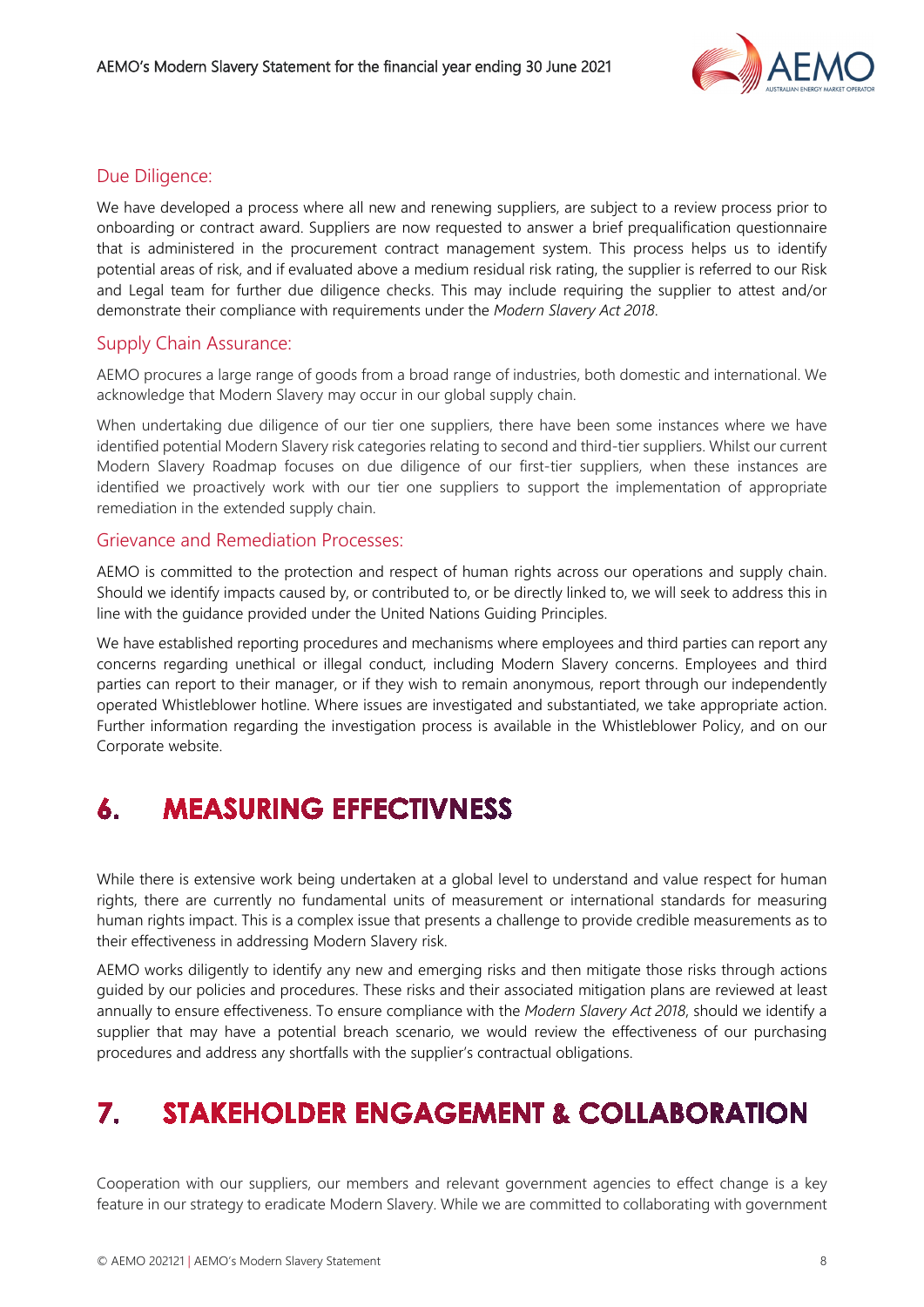

and other businesses, we recognise that we are in the initial stages of our journey but understand the need to support a coordinated approach to addressing human rights issues, including the risk of Modern Slavery.

Throughout the financial year ending 30 June 2021, we continued to participate in multi-stakeholder forums and collaborate on diversity and inclusion and human rights issues with groups like Power of Engineering.

#### <span id="page-8-0"></span>**LOOKING FORWARD** 8.

### PROPOSED KEY AREAS OF ACTION IN 2022 & BEYOND

| Term          | Action                                                                                                                                                                                                                                                                          |
|---------------|---------------------------------------------------------------------------------------------------------------------------------------------------------------------------------------------------------------------------------------------------------------------------------|
| $1 - 2$ Years | While AEMO's standard contractual terms include a requirement to comply with our policies<br>and all related laws, we will further strengthen our management of Modern Slavery by<br>embedding Modern Slavery compliance clauses into our evolving precedent contracts.         |
|               | As existing contactor contracts expire, reassess through the procurement pre-qualification<br>and assurance program. Where appropriate, further manage and monitor.                                                                                                             |
|               | Update all AEMO expiring supply contracts with a Modern Slavey clause.                                                                                                                                                                                                          |
|               | Further enhance our Modern Slavery reporting capability through our Contract<br>Management tools and framework.                                                                                                                                                                 |
|               | Focus on broadening our stakeholder engagement with members, non-government<br>organisations and other gas and electricity industry businesses to better understand their<br>perspectives on respecting human rights and to collaborate on the prevention of Modern<br>Slavery. |
|               | Explore other indicators of Modern Slavery risk to enhance our processes and continuously<br>improve.                                                                                                                                                                           |
|               | The Recruitment Policy will be revised. Additions made to strengthen advertising and<br>communication obligations.                                                                                                                                                              |
|               | The Work Experience Policy will be revised to meet obligations to contacting parents or<br>carers when required.                                                                                                                                                                |
|               | Update the termination process to include notification to Department of Immigration and<br>Multicultural and Indigenous Affairs of termination of foreign employees.                                                                                                            |
|               | Analyse 2021 Organisational Health Index Survey results and develop detailed action plans<br>designed to address accountability and fairness culture issues.                                                                                                                    |
| $2 - 3$ Years | Continue to share detail relating to non-conformances and other findings through the risk<br>assessment and due diligence processes with our members and suppliers.                                                                                                             |

AEMO is proud of its progress made to date, but recognises that we are on a continuous journey, with more to do. Our Board and business leaders are committed to and recognise their role in creating a culture to address the risk of Modern Slavery occurring within our operations or supply chains. We shall continue to promote awareness of our responsibilities through the application of our policies and processes and the provision of relevant training and guidance to our employees.